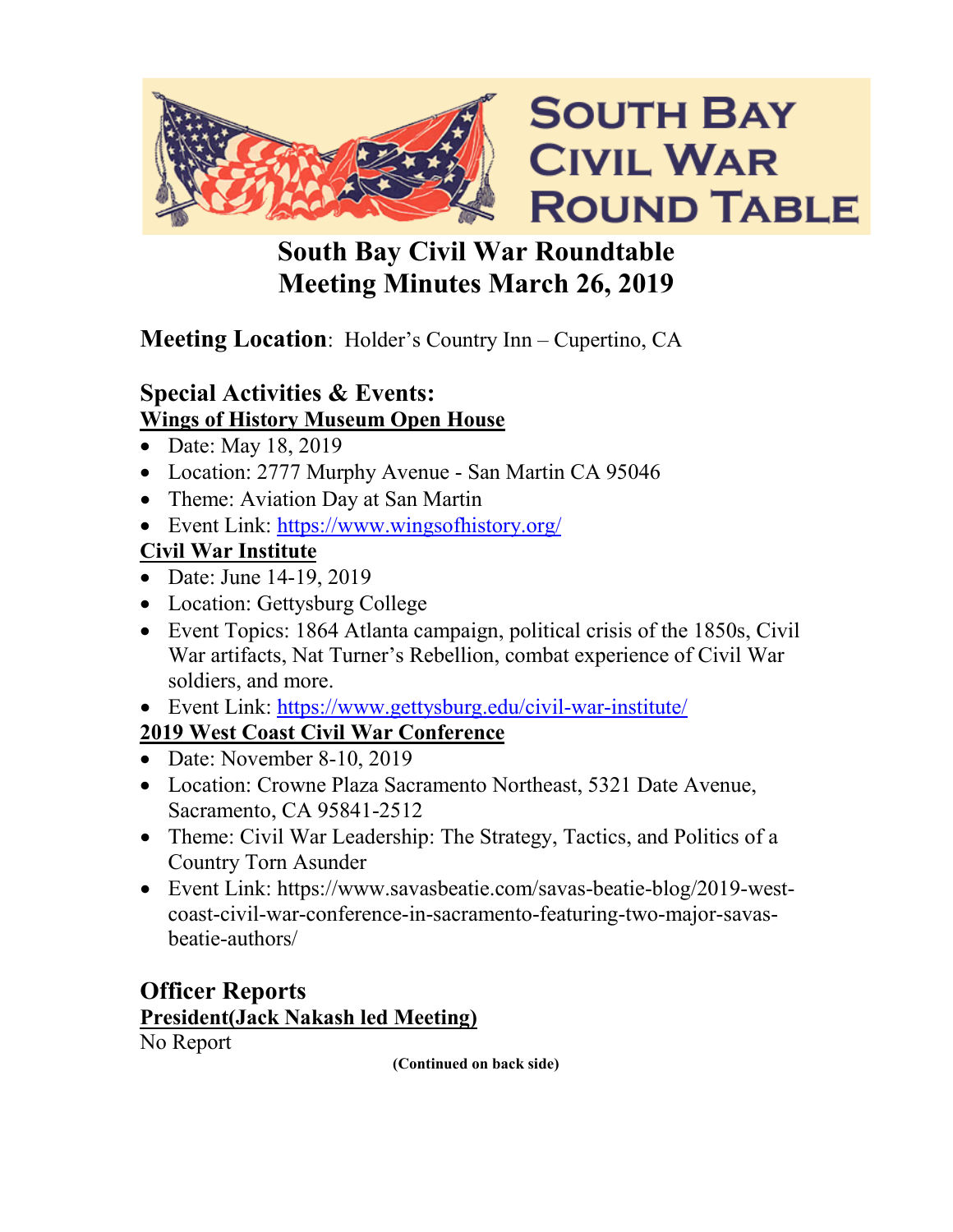#### **Vice President**

- Announced Upcoming Civil War Re-enactment events: **Las Mariposa Civil War Days** 
	- April 12-14: Link:<https://mariposacivilwardays.com/> **Roaring Camp Civil War Battles and Encampment**
	- May 25-27: Link: [https://www.crazycrow.com/site/event/roaring](https://www.crazycrow.com/site/event/roaring-camp-civil-war-battles-and-encampment/)[camp-civil-war-battles-and-encampment/](https://www.crazycrow.com/site/event/roaring-camp-civil-war-battles-and-encampment/)

#### **Treasurer**

• Bank Account: \$3,101

#### **Secretary**

- Distributed February meeting minutes
- Civil War Quiz: What Do You Know About Foreign Involvement in the Civil War?
- \$37 collected for book raffle
- Meeting Attendance: Total: 17

### **Preservation**

No Report

#### **Historian**

Vacant

# **Other Topics (By Abby Eller)**

#### **This Day in the Civil War: March 26th**

- **1861**: President Lincoln and his cabinet to discuss how to best deal with the growing crisis at Ft Sumter.
- **1862**: State militia in Missouri clash with Confederate forces at Hammondsville. In Colorado territory, Union forces near Denver City encounter Confederate cavalry and capture 50 Confederate cavalrymen. In New Mexico territory, Confederates and Union soldiers clash at Apache Canyon; the Union troops are victorious.
- **1863**: In a letter to Andrew Johnson, Lincoln declares: "The colored population is the greatest available force for restoring the Union." In the new state of West Virginia, the citizens approve a referendum providing for the emancipation of slaves in their new state.

**(Continued on next page)**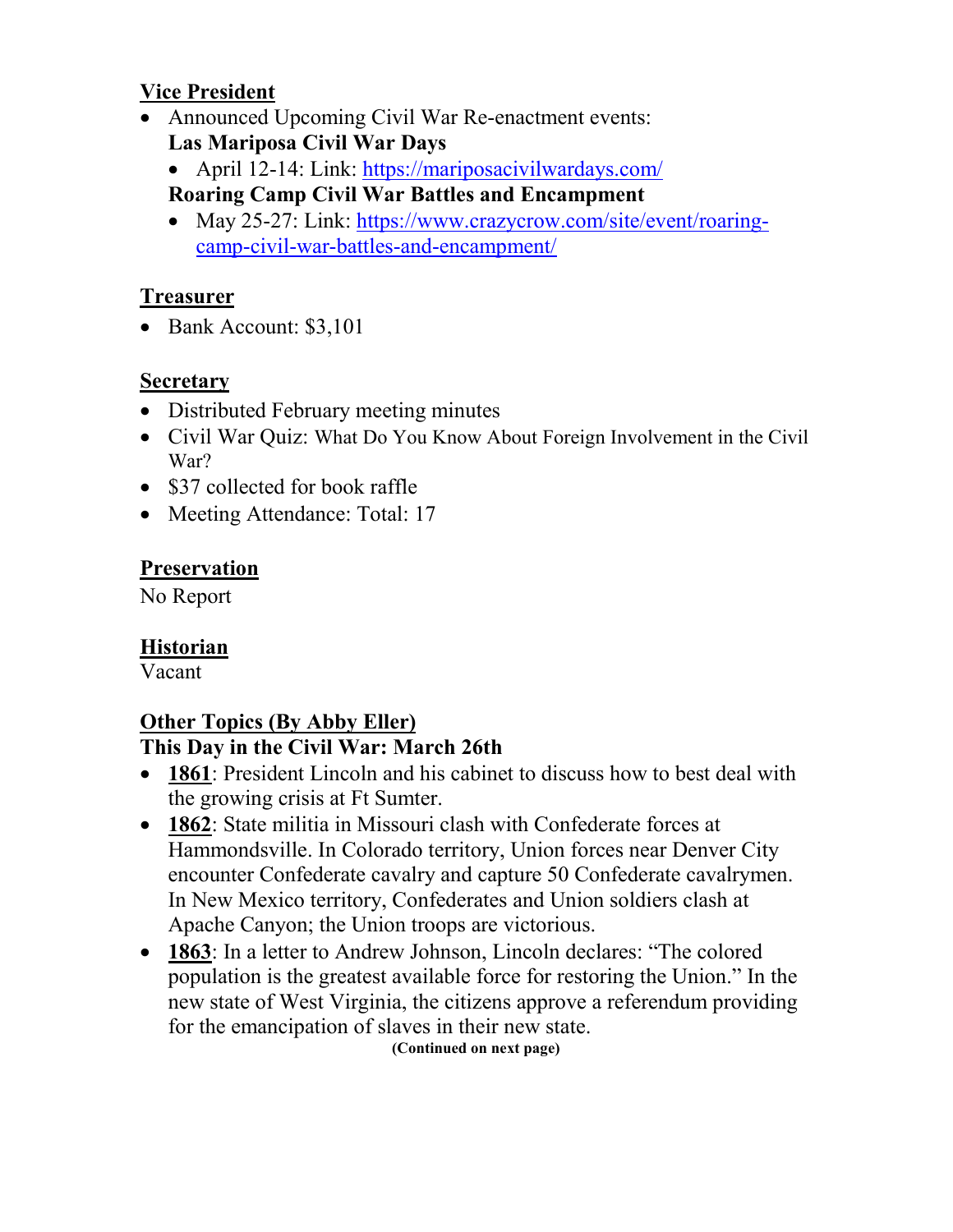- **1864**: Threatened by cavalry sent by Sherman, Nathan Bedford Forrest's Confederates withdraw from Paducah KY towards Ft Pillow.
- **1865**: Sheridan's Union cavalry arrive at the Petersburg front to reinforce Grant's army. In the Mobile campaign, Federals prepare to lay siege to Spanish Fort, a crucial Southern fortification.

#### **Person of the Month: Matthew Brady: Father of Photo Journalism Preamble**

- Napoleonic Wars saw the beginnings of modern warfare, when Napoleon called upon the entire French nation to contribute to the war effort
- In the 1850's, the Crimean War saw the beginning of extensive documentation by officers' written reports, and journalists' coverage.
- The American Civil War was the first modern war due in no small part to the enormous extent it was preserved in photographs; an estimated 1500 photographers produced photographs; the most famous of these was Mathew Brady, considered to be the father of photojournalism.

# **Brady's Beginnings**

- In Born in 1822 in upstate New York,
- Studied portrait painting as a teenager
- Studied portrait photography under Samuel F.B. Morse, who pioneered daguerreotype photography in America
- Opened photography studio in New York City in 1844; another in Washington DC in 1849

# **Government and Civil Experience**

- Photographed John Quincy Adams, Daniel Webster, Andrew Jackson, and Abraham Lincoln among many others.
- Trained team of assistants to work as expert photographers
- Studios a brisk business taking portrait photographs of Union recruits
- Obtained permission to photograph battlefields; most were taken by Brady's expert team of assistants

• First to to show gruesome aftermath of battles that shocked the nation

# **Advancements in Photography**

- By 1861, photography technology had reached the point where chemical coated glass negatives could be used to make multiple photographs on specially coated paper, making possible widespread distribution of the images; this was a major advance over the previous daguerreotype and ambrotype technologies
- Unique images then had to be sealed under glass for protection
- A copy of an ambrotype or daguerreotype could only be made by photographing the original with another camera

**(Continued on back side)**